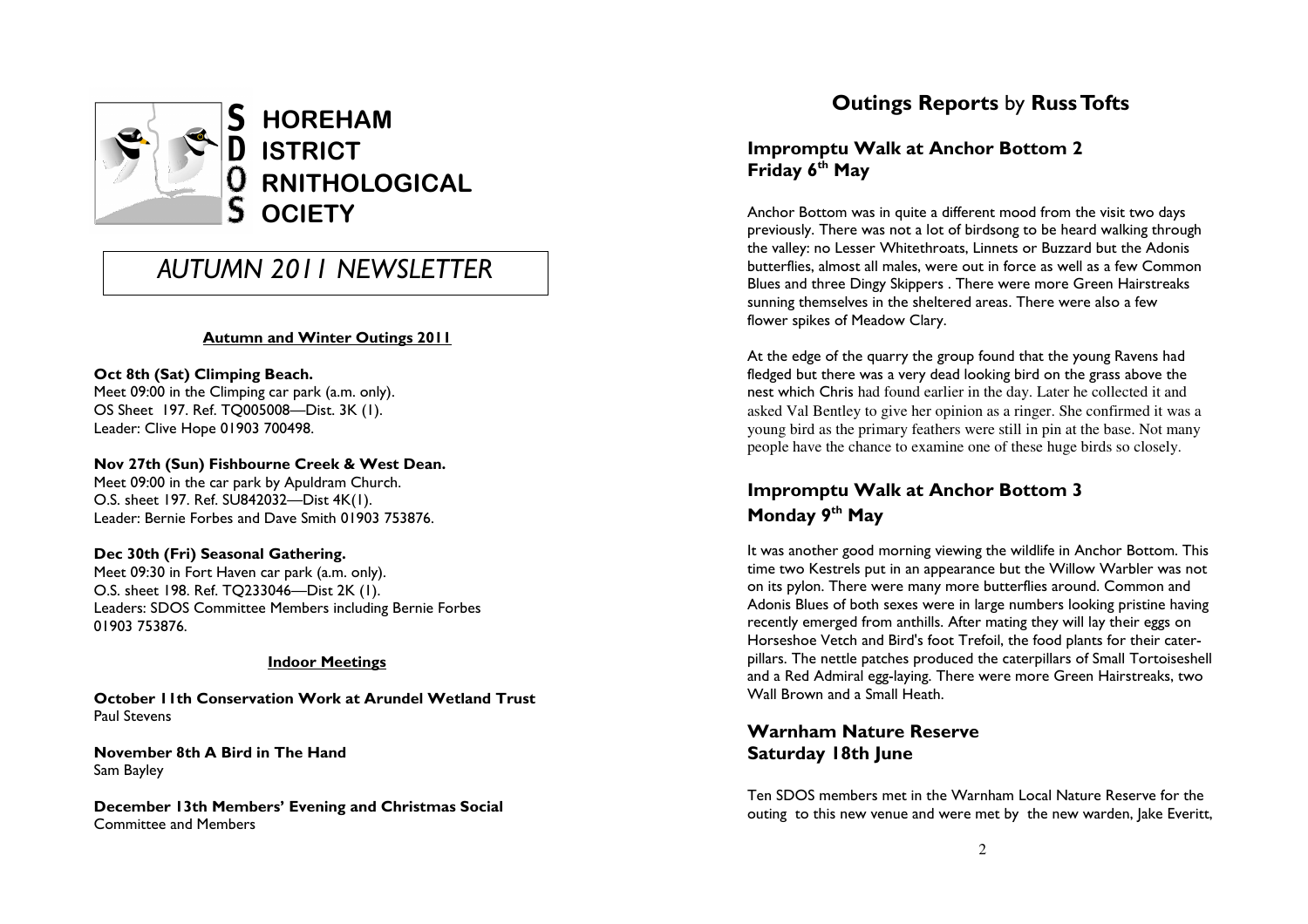as he was peering into the small pond near the car park. He pointed out the newts and warned us to look out for the tiny toadlets which had recently emerged from the water; sadly we didn't see any. There were damselflies and a couple of the exuviae from hatched dragonflies still attached to some reeds.

Jake was left to attend to the TB testing of the reserve's cattle whilst the group went into the small hide immediately inside the entrance to look out over the large lake. Plenty of activity here with Common Terns on two protected floating rafts defending their young, which were probably about three weeks old, from the large number of Black-headed and Herring Gulls. Only a few yards from the hide was a Great-crested Grebe nest with two eggs in it. The female came in to re-organise a few sticks before settling down to brood her offspring, whilst at least three adult grebes were out on the lake collecting food. Coot were busy feeding young birds of various ages and there was a large family of Mallard ducklings resting at the water's edge where two Mute Swans suddenly appeared out of the reeds. One Cormorant and a pair of Tufted Duck were also close-by.

The group moved out to the meadow which runs along the side of the lake but were diverted by good views of a male Bullfinch in the trees to their left. In the meadow the remains of a small bird which a Magpie had left behind were found. The tuneless call of a Reed Bunting was heard but even ten pairs of eyes could not see it. The pond on the far side of the meadow had some tall reeds offering plenty of nesting material, yellow Spearworts and blue Forget-me-nots. Some discussion ensued regarding the quantity of Hemlock Water Dropwort which seems to be very widespread in Sussex and which is very poisonous.

The feeders in front of the next hide, at the beginning of the woodland walk, attracted a lot of tits and Chaffinches with young, two Jays and a single Moorhen. Two Great spotted Woodpeckers were seen as the group left the hide whilst a delightful family of Nuthatches fed in the tree above. Wrens were singing powerfully along this stretch and there were some Broad-leaved Helleborines coming into flower and a female Blackcap was feeding young. There was an impressive stand of Giant Butterburs on the edge of the woodland, (the male flowerheads had long since disappeared but the leaves were huge and waist-high). It was here, on the leaves, that Chris Wright showed a small moth with incredibly long antennae, aptly named the Woodland Longhorn. The whirring song of

a Goldcrest was heard and a Garden Warbler too as the group made its way up an attractive ride with Foxgloves, Marsh Thistles, Stitchwort, Figwort and Honeysuckle on either side; surely White Admiral and Silverwashed Fritillary would be seen here a little later in the year. At the top a Blackberry bush was found with quite a number of Large Skippers, Meadow Browns and a Red Admiral nectaring on the flowers. Heavy rain suddenly poured down; however it didn't last long and the walk continued through more woodland adding only Robins and a Blackbird to the list. The group sat for a while listening to the song of a Blackcap and then found various insects of interest on a patch of Nettles. There were a lot of ladybirds of various sizes and colours, many of which were mating. One had not yet developed its spots and was just a pure red; there were no Harlequins. A strange looking weevil-type creature was found, the male bright blue and the female a duller colour; several of those were mating too. They were later identified by Noranne as Green Nettle Weevils.

On the homeward track, running beside the very muddied stream, pleasing views of Treecreepers were had as well as a party of Long-tailed Tits and a male Blackcap. The final hide looked out across the lake at the heronry and although several nests were spotted high in the pines, only one juvenile bird was seen. Coots fed their young just below the hide whilst back in the meadow Reed Warblers were heard by the pond along with the elusive Reed Bunting again. One each of Swift, Swallow and House Martin were seen but hirundines were in short supply. Thirtythree bird species were recorded after a very relaxing and pleasant morning at this lovely, well-cared for reserve.

### Impromptu Pulborough Brooks RSPB—Nightjars Friday 1st July

For the first the chance to see/ hear Nightjars, thirteen members met in the car park on a still, warm evening with the sun still shining. As we waited for the group to get ready we looked at photos of the latest update on the Little Egrets at Coombes showing 14 juvenile birds on the edge of a ploughed field. Then we walked down the main path into the reserve with only a Song Thrush trying to out-sing some people takingpart in an extremely noisy game in the play area! Just before the pond we were greeted by a very close, though unseen, singing Lesser White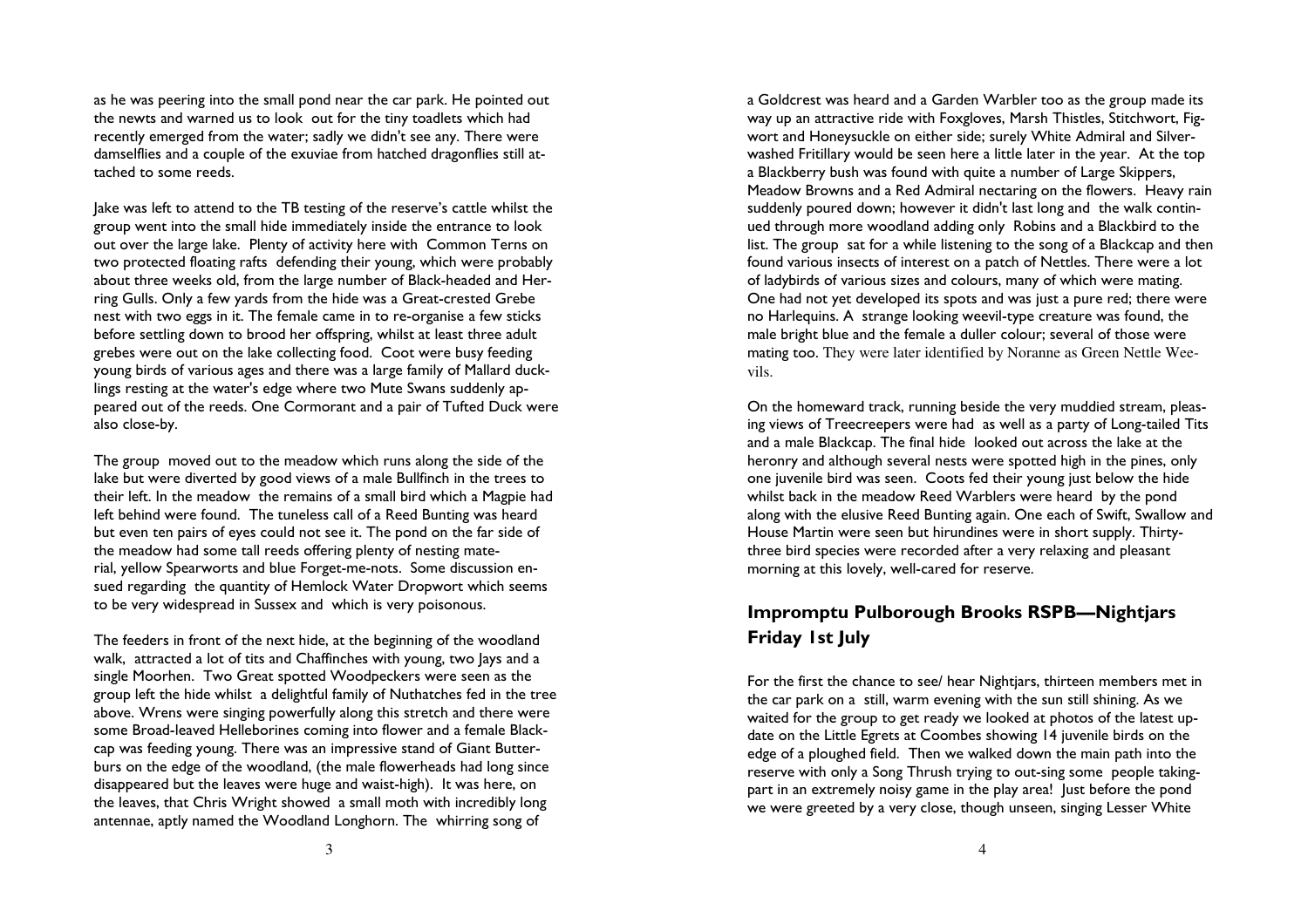throat. It gave a very fine performance, a little pre-amble followed by the stacatto hard notes, a pause of about nine seconds and then it was repeated. We stood and listened to this bird which, unusually, had nothing else to rival it so late in the evening.

We did spend a few minutes in West Mead hide but there was very little to see except the cattle with their attractive young calves and a few deer in the distance. Once again during our walk we had lively discussion about, for example, the quantity of Hemlock Water-dropwort in the ditch and that it is not widely known how poisonous it is and how many Quail had been heard on Steepdown and the description of their delightful call: wet-my-lips, wet-my-lips!

So chatting easily together we went through the car park and out to the clump and tumuli area and almost immediately we could hear a Nightjar churring and very soon, probably three in different directions. Then one passed us in a flash, had been heard on missed by most of the party and another was seen all too briefly. With hands cupped round our ears it was astonishing how this extraordinary bird song was magnified. After a while when there seemed to be no activity we moved to face the fading light in the sky in the hope of seeing a bird in flight - again there was a brief, frustrating sighting. Meanwhile Russ had gone off on his own and came back to say he had seen two males at close quarters, calling and wing-clapping and perched. It was getting very dark but eight members decided to follow where he had been and were rewarded with good sightings and churring and even found some Glow worms on the way back through the overflow car park.

It seemed everyone had enjoyed this outing even though the Nightjars were so elusive. Two people pointed out to me that what we talk about and learn from each other always makes our walks more interesting regardless of the number of birds we see. Thanks to all who came and made it such a pleasant relaxed occasion.

### Cocking Down Sunday 10th July

Fourteen members of the Sussex and Shoreham Ornithological Societies assembled in the car park near Cocking village for the walk up Cocking Down and into West Dean Woods . A real mix of weather with plenty of

sunshine and a couple of light showers although this was unable to dampen our spirits. Through the farmyard complex plenty of House Sparrows were encountered and, in the surrounding fields, hundreds of Jackdaws and Rooks with many juveniles. Over the woodland a few Common Buzzards were seen and in the hedgerows small parties of tits with Willow Warbler, Chiffchaff and Common Whitethroat could be seen feeding and Skylarks were still singing. Nearing the top of the hill Crossbills were heard chipping and a small party was seen distantly over the treetops. Yellowhammers were noted along the hedgerow with one or two still calling.

Taking a break overlooking the forest, a purring Turtle Dove could be heard albeit a long way off. Entering the woods the soft piping of an unseen Bullfinch was heard. Walking the forest rides many flocks of Crossbill were heard moving around and good views were obtained of a couple of dull streaky juveniles sat up in the top of pines. Nuthatch, Treecreeper and Siskin were heard calling, all being very elusive.

A second Turtle Dove was heard purring in a different part of the woodland from a secret singing post which we were unable to find. Two Peregrine causing panics amongst the corvids and pigeons and, right by the main road, a Red Kite completed the day's bird list. Also of note plenty of Marbled Whites, Silver Washed Fritillaries and Ringlets plus sightings of Fallow Deer and Hare.

### Chantry Hill Saturday 20th August

Eleven members and a guest assembled at Chantry Hill car-park for a leisurely stroll along the South Downs Way and round in a loop past the scarp edge of the Downs. The weather remained mostly cloudy with a fresh southerly breeze and occasional bouts of warm sun.

Few small migrants were encountered but a good showing of Yellowhammers, Meadow Pipits, Linnets, a few Whitethroats, a couple of Willow Warblers and Chiffchaffs plus plenty of Swallows, a House Martin and two Swifts were seen. Both Red-legged and Grey Partridges were seen but sadly no chats of any description were found.

However, the morning belonged to the raptors which put on a good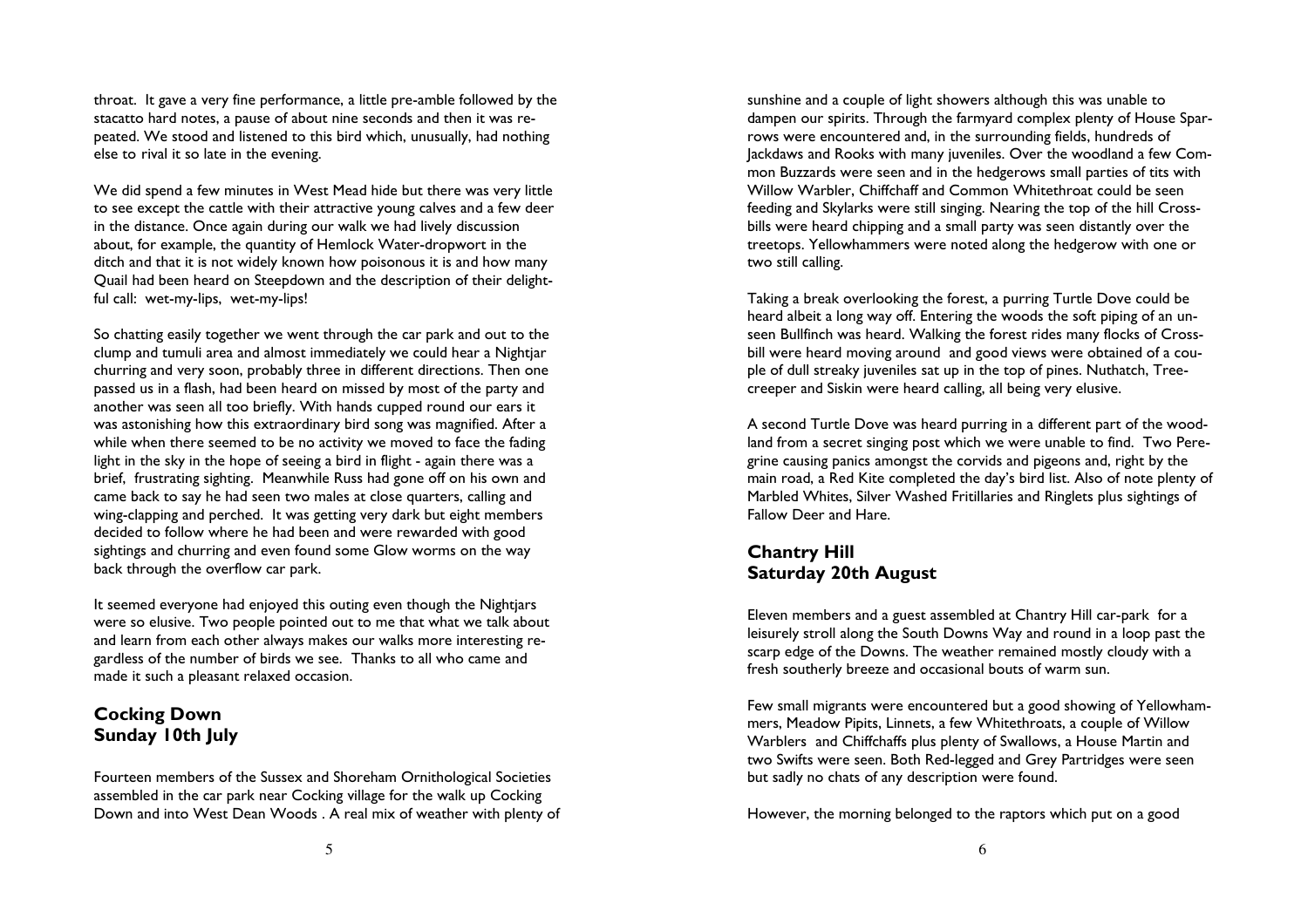show for the group. Six species were logged - namely Kestrel (6-8), Hobby - a nice flypast and Buzzards (as expected but just three). The real stars were Red Kite ( extended views of two in the air and on the ground), an immature female Marsh Harrier and finally a superb male Hen Harrier which passed close by heading west over the fields just prior to the walk's conclusion. This last species was totally unexpected being about six weeks early! In the same field as the Kites, a charming family of three young Hares chasing each other and two adults were seen.

Additionally, a few butterflies showed when the sun came out later on including a very late Marbled White and three sp of Blues ( which only Brianne saw). The wild flowers were quite stunning and worth the walk on their own.

### Pulborough RSPB Reserve Friday 25th August

Seventeen members of the SDOS gathered in the RSPB car park for an evening wader session. After a dreadfully wet morning the late afternoon and evening was blessed with plenty of bright sunshine and excellent light for viewing the waders.

We spent a very pleasant hour or two scanning the feeding birds on the North Brooks from the Hanger viewpoint finding plenty to keep all of us really busy and honing our ID skills. The highlight of the evening I guess was the Temminck's Stint creeping around feeding on the marsh and nearby a juvenile Little Stint although really only visible in the scopes. In addition a single Wood Sandpiper and plenty of Green Sandpipers with Ruff and Black-tailed Godwits. Ringed and Little Ringed Plovers plus a Common Sandpiper were all on show as the supporting cast.

Just before dusk descended a ghostly Barn Owl flew below the look-out ending a brilliant evening's birding.

### Adur Valley River Walk Saturday September 3rd

Twenty-five members gathered for this outing in fine and dry conditions,

Two distant Peregrines on a pylon in Anchor Bottom were viewed before the group made their way over the footbridge and headed down the west side of the river. With the tide fairly low the Common Sandpipers were well spread out but four or five birds were seen, and their distinctive call heard, at different times during the morning. All three hirundines swooped over the river, with Swallows the most numerous. A Chiffchaff was singing from the Cement Works and Crows and Jackdaws were together in the field opposite; they were joined later by some Rooks from the nearby rookery at Coombes.

Around the grazing cattle birds could be seen feeding around their heads and feet. Some were Pied Wagtails but some Yellow were soon picked out and eventually everyone had good views of these delightful birds through the telescopes - for several people these qualified as a 'first'. The approaching cattle fortunately brought the birds near to us; there was surprise at the variety in the plumage, some very pale and a couple with really deep yellow on the breast. It was noted that the Yellow Wagtails have the shortest tail of all the wagtails. Before the bull led the herd too close to the group we moved into the next field away from the riverbank.

Some of the group were diverted by a Sparrowhawk whilst the rest were sorting out birds in the reeds and bushes; they were juveniles of Yellowhammer, Corn and Reed Bunting. Two Grey Herons were standing in the stubble field but only a single Little Egret near its nest site.

At least four Common Buzzards were either calling or soaring over the shaw at Applesham and across the river to the east. Rejoining the riverbank, a Wheatear sat up on a post and three or four Stonechats were seen; the hoped for Whinchat which had been in the area in preceding days failed to materialise.

Retracing their steps the group managed to find several birds feeding on Elder-berries; more Yellowhammers but also a Common Whitethroat and an elusive probable Lesser, whilst at least three Kestrels were in the air at the same time. Jake heard a Cetti's Warbler singing from the Passies Pond area and saw a Mistle Thrush on a wire nearby. The forward party of the group encountered a number of Long-tailed Tits before returning to the starting point. Thirty species were recorded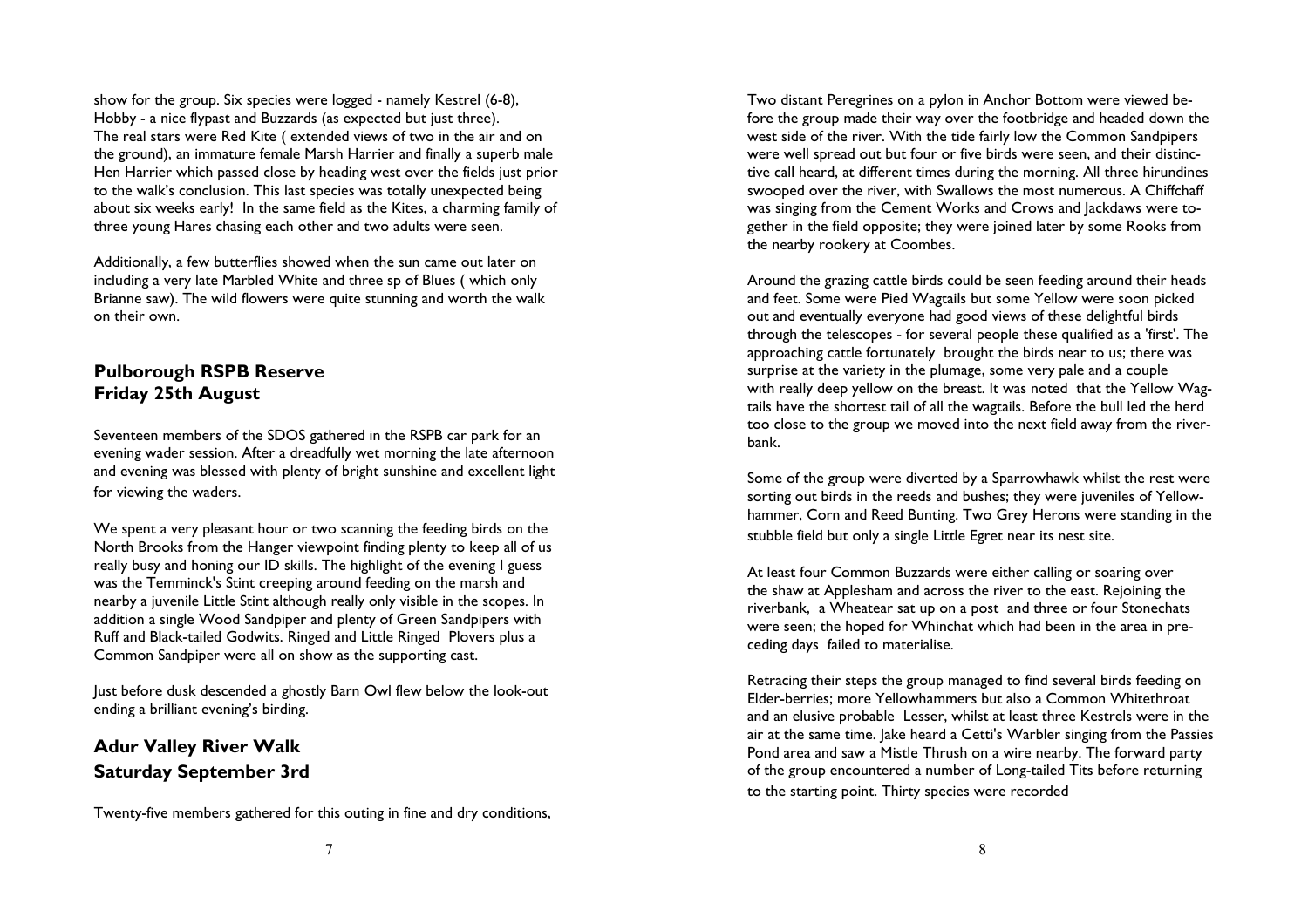### Pagham, Sidlesham and Church Norton Sunday 11th September

Only two members met the leaders for this walk and they started by looking out over the Sidlesham Ferry in excellent light. A single juvenile Curlew Sandpiper close in front of the Hide was joined by three Black-tailed Godwits. Further out on the Ferry were three Ruffs, some Shelduck and a few Lapwings. Around the Information Centre there were six Mistle Thrushes, numerous Goldfinches, a few Willow/Chiffs and some Longtailed Tits.

The group moved on to Church Norton and sat on the bench overlooking the harbour where the birds included one Greenshank, the interesting leucistic Curlew (with a couple of perfectly normal ones for comparison), 37 Knot, 15 Dunlin, 40+ Grey Plovers, many Little Egrets; Ringed Plovers, Turnstones, 3 Mediterranean Gulls, 30 Sandwich Terns, Common Terns and at least two Arctic Terns. Additionally there were two Buzzards, one Kestrel and the summering Red-breasted Merganser, 20+ Pintail, 40+Wigeon and two Green Woodpeckers.

Walking to the hide and round into the churchyard two Redstarts (probably three) were found including a bright male, two Spotted Flycatchers and a Lesser Whitethroat. A male Kestrel caught a Long-tailed Fieldmouse, flew up into a tree, removed its head and swallowed the rest. Several Blackcaps protested at the Kestrel's presence. Although the forecast for the day had been dire, the weather was perfect and it was a treat to have had such close views of many interesting birds.

### Impromptu Outing Cissbury Ring Friday 16th September

An impromptu walk around Cissbury Ring this morning attracted 18 members of the Shoreham and District Ornithological Society. Setting off fromthe small car park just north of the ring we found a few Yellow Wagtails and Meadow Pipits feeding amongst the cattle and a lone Whinchat sitting up briefly on the fence wire. Taking the gentle east path upwards we heard (just about) Siskin & Grey Partridge. A few "hweeting" Chiffchaff and scolding Blackcaps could be heard in the scrub. Along the track down to the

Rifle Butts we scoped another Whinchat and found our first Spotted Flycatcher with nearby Blackcap and Chiffchaffs busy feeding up. Over head House Martin and Swallows were moving through and a couple of Common Buzzards were up lazily flapping; an obliging Wheatear briefly posed before flying away .

Near the southern entrance to the ring we found plenty of Spotted Flycatchers in the scrub with estimates of at least 10 birds plus a delightful Lesser Whitethroat and a single Common Redstart. On the top of the ring another Common Redstart and at least 6 Wheatear and couple of Stonechats gave cracking views. On the way down our third Common Redstart flew out of a bush only to quickly melt away. Returning to the car park we all tried to gain better views of the Yellow Wagtails feeding with cattle although proving difficult in the long grass!

A very pleasant walk in warming sunshine and good company.

#### **December Indoor Meeting 2011**

This is the meeting where we ask members to entertain us. We have had a couple of offers of photos, where and when they were taken, a light-hearted quiz and we are open to a few more suggestions.

We wondered if any of you have some favourite bird behaviour, amusing or just interesting. If you are not too keen to stand up in front of everyone and hold forth you can send in a written copy which will be read out on your behalf. There must be something you have seen this year, or even longer ago, in your garden or when you were out for a walk.

Please contact either of us and we can share it on December 13th – which will be a social evening free to all members (apart from an excellent raffle at £1 a ticket)!

 Brianne briannereeve@yahoo.com or 01273 452 497 Sue daisue@btinternet.com or 01273 845 988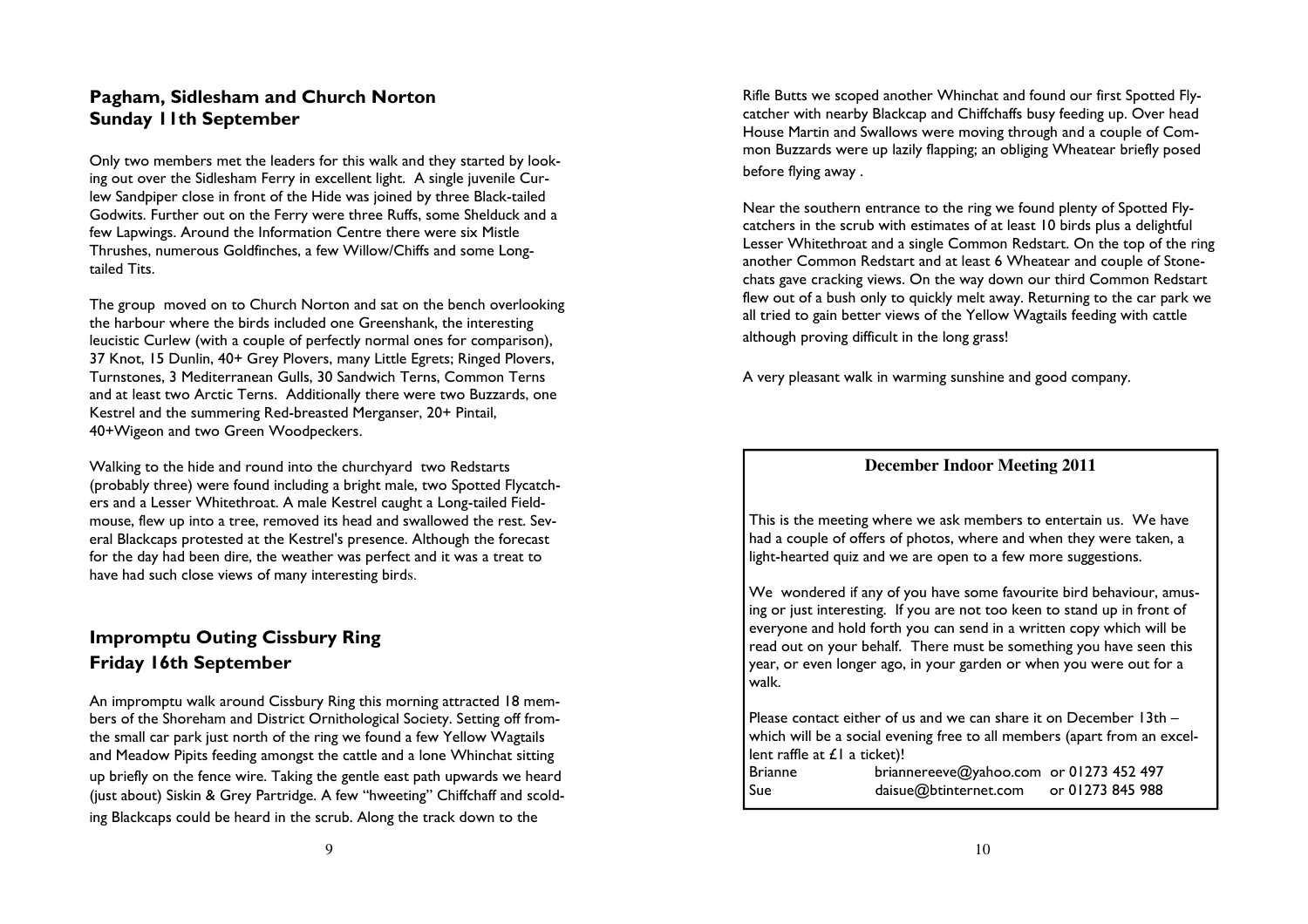#### **IF 2,500 IS THE ANSWER, WHAT IS THE QUESTION?**

The location of the Ladywells site on the boundary of Lancing College and Applesham farm is somewhat symbolic of our ringing team's objectives. In addition, of course, to the gathering of scientific data which is at the heart of bird ringing we are keen to develop the broader educational value of our work and we also hope that we constitute a small, but perfectly integrated, part of the local agricultural scene.

We were therefore very pleased, even excited, earlier this year to receive an invitation from Derek Cleaver, who was still managing the Lancing College farm project at the time, to run a stand at the South of England Agricultural Society's annual 'Connect with the Countryside' event.

But then we thought about it a bit more and then the doubts and nerves set in. Because the question to the answer 2,500 - and fans of Mock The Week will empathise with this - is not: How many times this Barn Owling season did Barrie Watson think we'd mislaid some equipment? - or even: How many calories does each member of the ringing team consume during a ringing session? Nope, the correct question/answer is that 2,500 was the number of 9-10 year old children expected to attend the one-day 'Connect with the Countryside' event at the South of England Showground this July.

With the likes of the Sussex Wildlife Trust, the RSPB, the Environment Agency, and even the Countryside Alliance also down to run stands it was clear that we'd need to come up with something pretty good to attract sufficient interest and, basically, to maintain our credibility. Oh yes... and also contribute to the South of England Agricultural Society's aim of providing these 2,500 children and maybe their teachers with a greater understanding of the countryside in general.

A ringing demonstration was out of the question. Anyone who has attended the South of England Show will know that the site is essentially a massive carpark with barns and toilets - hardly a hotspot for passing warblers. And even if we were to catch any birds there was the unacceptable risk of stressing them with half a hundred kids pressing in to get a better view.

Eventually we decided on a photo quiz: A3 prints of some of Janet Derri-

cott's bird portraits, plus some close-ups - of just an eye or section of wing, for instance - the objective being to match close-ups and portraits. We also put a selection of the smaller sized rings on strings and challenged the participants to read and note down the numbers correctly. Skills exercised in our quiz would thus be in the area of observation and accuracy both fairly important when bird ringing.

We rigged a short mist net at the back of the stand and the British Trust for Ornithology (BTO) helped out by providing large laminated posters, a display case of all the ring sizes, and also by letting us pitch the whole thing as a BTO production. Janet and myself; my younger daughter, Jane; Denise and John Newnham; and Ann and Barrie Watson all turned up on the day to run the stand. And it was with reasonable confidence that we stood waiting at 9 o'clock on Thursday 14th July for the first waves of the hordes of the Midianites and Amalekites to appear.

Actually our encounter with the first wave was a very positive experience. A couple of dozen neatly uniformed children from a small private school: their teacher was enthusiastic, the children were polite, keen, well-behaved and seemed to enjoy doing the quiz. We seven guardians of the ringing stand exchanged nods and glances: we'd got this right, we were in for a pleasant day.

But as the morning progressed and the numbers increased we all - but particularly Denise and Janet with their experience of the best and worst of junior schools - became adept at spotting which groups of kids were going to be interested and which blankly indifferent at best, mildly vandalistic at worst. My impression was that this was all highly representative of the divides in British society, our lingering class system, the whole debate about private education... but an SDOS ringing article is probably not the place to explore this further.

Whatever my analysis of the underlying causes, it was a fact that by half time I'd become a little impatient with the representatives of the down side of the educational bell curve: the trainee scallies; the little gangs of incipient football thugs; the rather dim little girls only interested in their mobile phones. It became a case of 'no more mister nice guy' as far as I was concerned - towering over the least well socialised groups in maximum intimidation mode it became a case of: *"are you having a go at the quiz? no? then why don't you wander along and have a look at the bee stand next door?"* Just because we'd labelled ourselves geeky birdy people it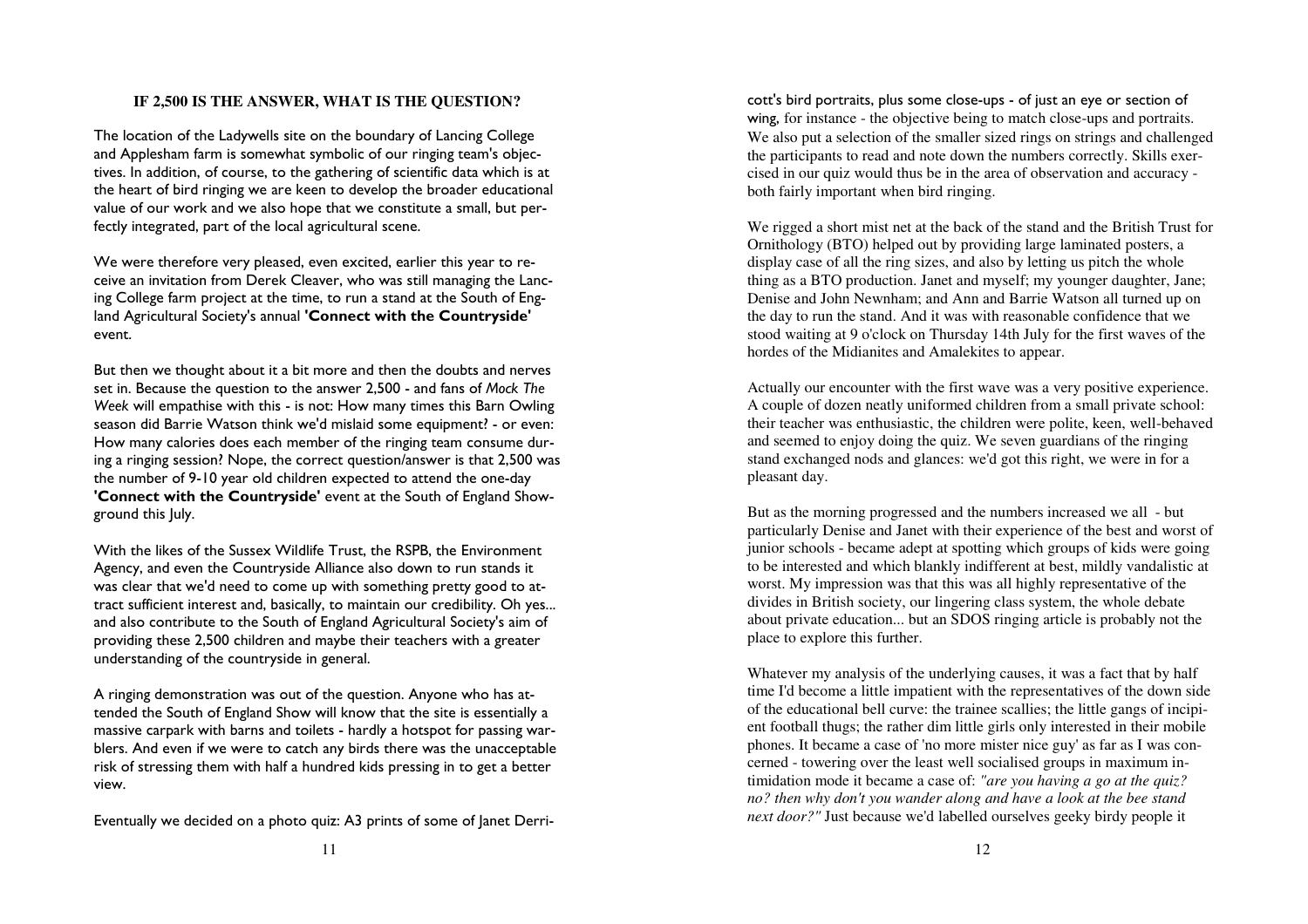didn't mean they could nick the cuddly bird toys we were using to demonstrate how easy it is to get a bird out of a mist net, or steal all the pencils.

But there were a couple of memorable kids. One, already so into bird watching that he waltzed along the row of pictures and correctly identified every one of them without even referring to the quiz sheet, will probably end up as president of the SDOS. Whereas the other was a tough-looking shaven-headed kid I caught messing with the mist net. Not quite ready to cast him out unto the bee stand, I mildly bullied him into doing the reading the ring numbers part of the quiz. And he tried really hard - and seemed to blossom and wake up somehow when I praised him for getting all the numbers right - so much so that he was quietly working away matching the bird pictures when his teacher turned up, possibly wondering what trouble he'd got himself into this time.

That slight awakening, that quickening of interest in response to such a small amount of praise fleetingly reminded me why I once trained to be a teacher more than thirty years ago. It's probably just rose-coloured wishful thinking to hope that maybe my tough-looking kid found the beginning of an interest that morning. But maybe he did - just maybe - and maybe that's really what **'Connect with the Countryside'** is all about.

**John Crix August 2011**

### Next Newsletter

The next newsletter, the Winter issue, will appear in January. Copy deadline for this will be 31st December. If you would like to contribute anything then please contact me at:-

tarsigercyanurus1@btinternet.com or 01903 207993 Russ Tofts Newsletter Editor

Bird Notes By Michael and Wendy Ball (posted on September 2nd)

Michael and I have made several evening forays to Wiggonholt Common (Pulborough) during the year to see the nightjars. We have been very fortunate to have had many great sightings, and witnessed some interesting behaviour patterns. Early on in the season we saw, what we concluded, was pair-bonding behaviour with many 'kuw-eek' calls when flying from a roost to a song perch accompanied by frequent wing-claps when moving to another perch. 'Churring ' began at around 21.00. The flight was characteristically glides with wings raised and tail depressed and fanned. One pair in particular appeared to favour a particular area on the common and disappeared regularly into the bracken.

Towards the middle of the season this display flight became less obvious, but the birds were very accepting of our presence and often appeared curious and we had several instances when they flew around us before hunting in other areas of the common. We regularly met another individual who was equally intrigued by these enigmatic birds as us, and he experienced some incredible behaviour while we were away which made us very jealous. He witnessed two juvenile birds hovering together in front of him, just metres away. They were making forays from nearby posts and were attempting to 'churr' – one successfully, but one could only make a noise that he could only describe as 'chicken like.' One flew and hovered immediately in front of him, eventually he left them. This behaviour was repeated the following night. Two weeks ago we noted that again things had changed. 'Churring' was minimal although there were flight calls and the birds were commencing hunting at 20.00. One bird in particular had a favourite perch from which to forage. We went to Devon and after our return we thought that the birds would have left, although apparently stragglers have been known to be around in early October. The main exodus from breeding areas occurs in late August onwards. Last night we made another foray to Wiggonholt without great expectations. However I nearly fell off the tree stump I was sitting on when a silent nightjar flew in a very purposeful manner low above the cut chestnuts directly past us and then in a spiralling flight around us several times before alighting on 'the favourite perch.' and instead of the characteristic sudden disappearance of its long wings and tail, it landed across the branch with splayed tail and opened and shut its beak. It continued to observe us for some time totally silent before again flying with deep deliberate wing-beats, easy wheels,